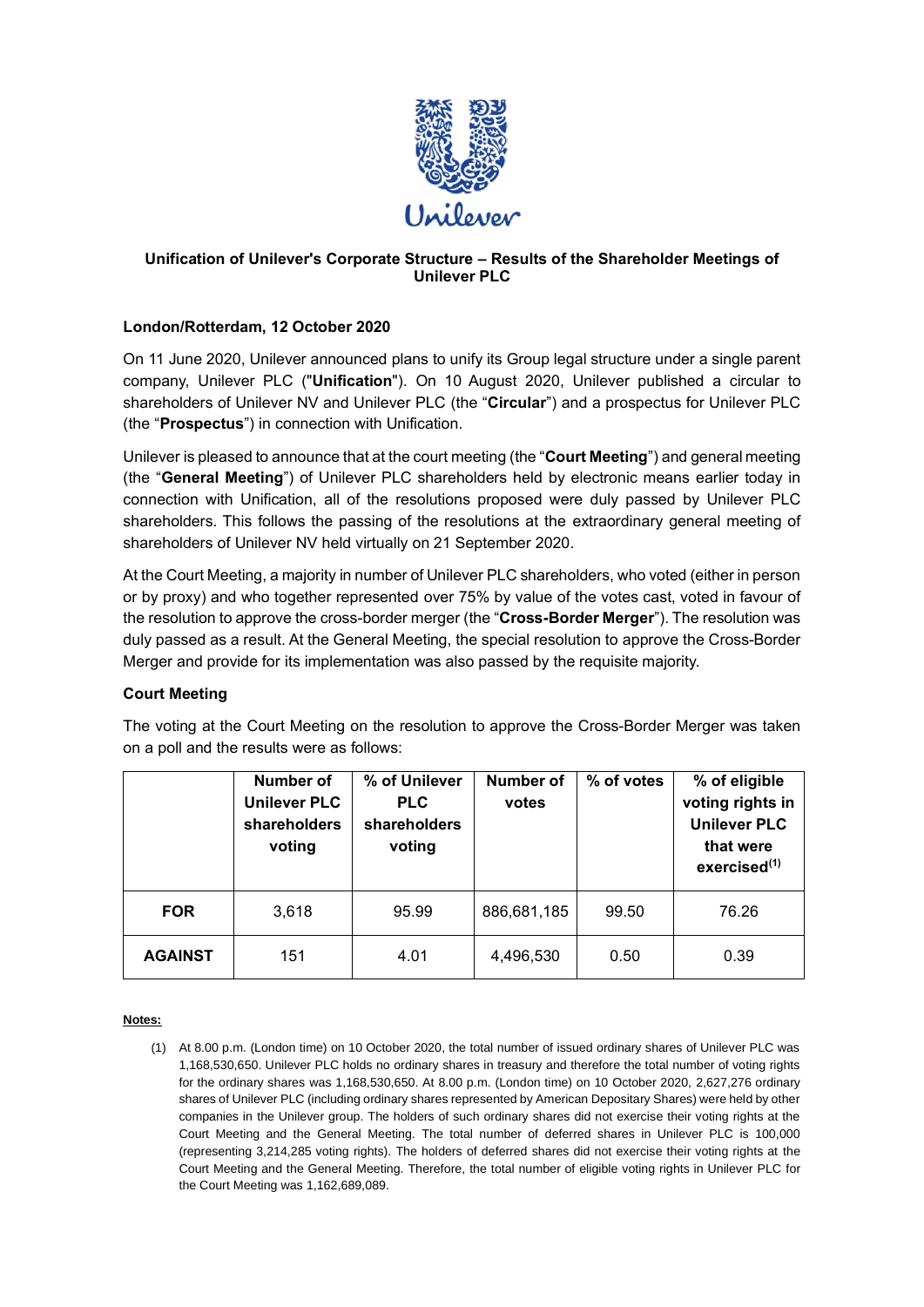## **General Meeting**

The voting at the General Meeting on the special resolution to approve the Cross-Border Merger and provide for its implementation was taken on a poll and the results were as follows:

|                                                                                                            | <b>FOR</b>         |                 | <b>AGAINST</b>            |                 | <b>TOTAL</b>       | <b>WITHHELD</b>                          |
|------------------------------------------------------------------------------------------------------------|--------------------|-----------------|---------------------------|-----------------|--------------------|------------------------------------------|
| <b>Resolution</b>                                                                                          | Number of<br>votes | $%$ of<br>votes | <b>Number of</b><br>votes | $%$ of<br>votes | Number of<br>votes | <b>Number of</b><br>votes <sup>(1)</sup> |
| Special<br>resolution to<br>approve the<br>Cross-Border<br>Merger and<br>provide for its<br>implementation | 886,746,147        | 99.45           | 4,890,103                 | 0.55            | 891,636,250        | 2,006,792                                |

#### **Notes:**

(1) Votes "Withheld" are not votes in law and are not counted in the calculation of the proportion of votes cast "For" or "Against" the special resolution.

#### **Effecting Unification**

Unilever is also pleased to announce that it has now received all relevant merger control, foreign investment and regulatory approvals in connection with the implementation of Unification.

Completion of Unification remains subject to the satisfaction or waiver of the other conditions set out in the Circular, including (but not limited to) the approval of the Cross-Border Merger by the High Court of Justice in England and Wales (the "**UK High Court**") at a hearing which is expected to be held on 2 November 2020.

Subject to satisfaction or waiver of those conditions, Unification is expected to become effective on 29 November 2020, with dealings in new Unilever PLC shares (including new Unilever PLC Shares represented by American Depositary Shares) commencing on 30 November 2020. The expected timetable of principal events for the implementation of Unification remains as set out in Unilever's announcement dated 29 September 2020.

A copy of the special resolution passed at the General Meeting has been submitted to the Financial Conduct Authority and will be available for inspection in due course on the National Storage Mechanism at https://data.fca.org.uk/#/nsm/nationalstoragemechanism.

| <b>Enquiries</b>        |                   |
|-------------------------|-------------------|
| <b>Unilever PLC</b>     | Unilever NV       |
| Unilever House          | Weena 455         |
| 100 Victoria Embankment | 3013 AL Rotterdam |
| London EC4Y 0DY         | The Netherlands   |
| United Kingdom          |                   |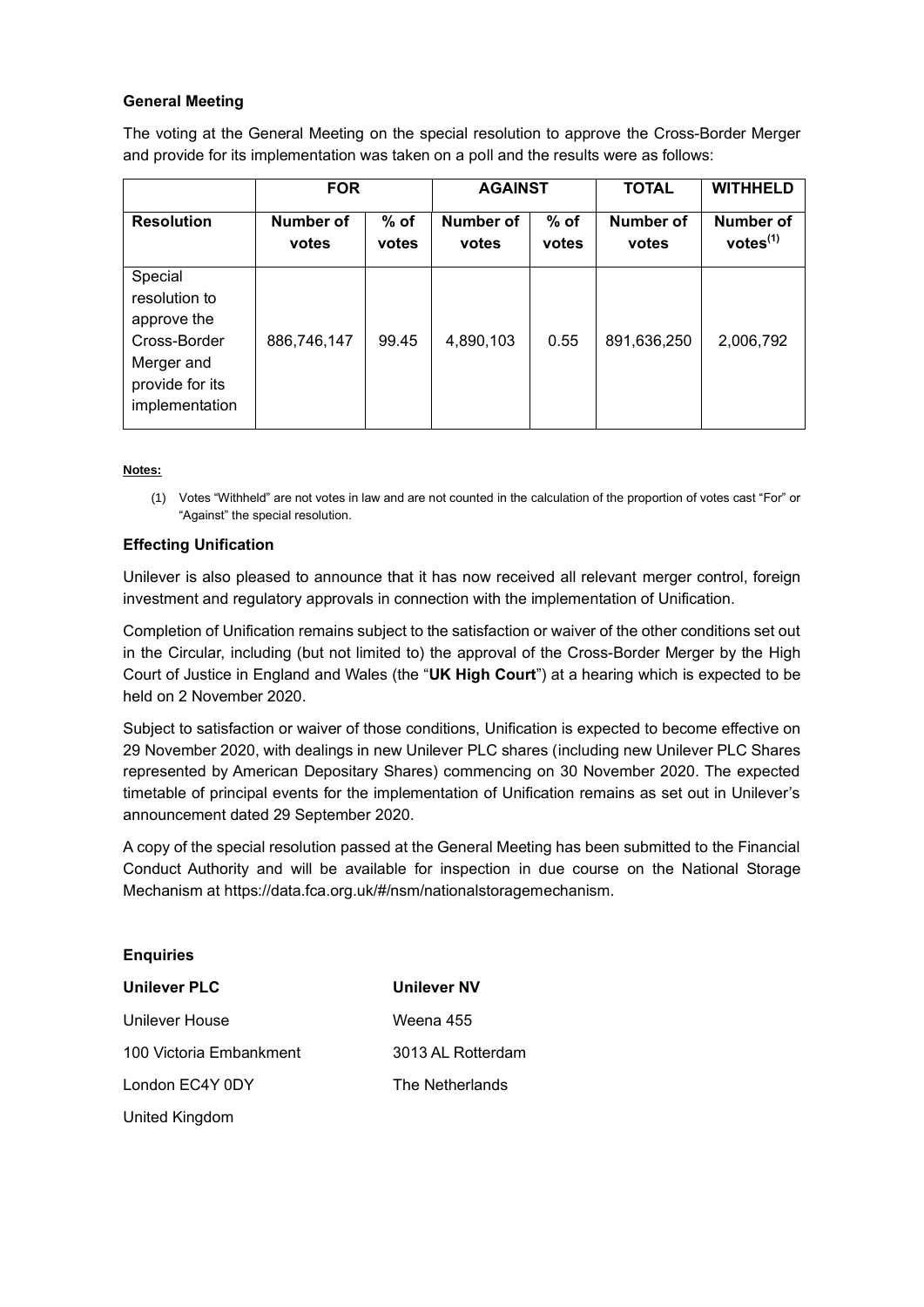| Media:    | Media Relations team                             | Investors:                      | Investor Relations team                             |
|-----------|--------------------------------------------------|---------------------------------|-----------------------------------------------------|
| UK.       | +44 78 2527 3767<br>lucila.zambrano@unilever.com |                                 | +44 20 7822 6830<br>investor.relations@unilever.com |
| <b>NL</b> | +44 77 7999 9683                                 | JSibun@tulchangroup.com         |                                                     |
|           | +31 10 217 4844                                  | els-de.bruin@unilever.com       |                                                     |
|           | +31 62 375 8385                                  | marlous-den.bieman@unilever.com |                                                     |

### **SAFE HARBOUR**

This announcement may contain forward-looking statements, including 'forward-looking statements' within the meaning of the United States Private Securities Litigation Reform Act of 1995. Words such as 'will', 'aim', 'expects', 'anticipates', 'intends', 'looks', 'believes', 'vision', or the negative of these terms and other similar expressions of future performance or results, and their negatives, are intended to identify such forward-looking statements. These forward-looking statements are based upon current expectations and assumptions regarding anticipated developments and other factors affecting the Unilever Group (the "**Group**" or "**Unilever**"). They are not historical facts, nor are they guarantees of future performance. Because these forward-looking statements involve risks and uncertainties, there are important factors that could cause actual results to differ materially from those expressed or implied by these forward-looking statements. Among other risks and uncertainties, the material or principal factors which could cause actual results to differ materially are: Unilever's global brands not meeting consumer preferences; Unilever's ability to innovate and remain competitive; Unilever's investment choices in its portfolio management; the effect of climate change on Unilever's business; Unilever's ability to find sustainable solutions to its plastic packaging; significant changes or deterioration in customer relationships; the recruitment and retention of talented employees; disruptions in our supply chain and distribution; increases or volatility in the cost of raw materials and commodities; the production of safe and high quality products; secure and reliable IT infrastructure; execution of acquisitions, divestitures and business transformation projects; economic, social and political risks and natural disasters; financial risks; failure to meet high and ethical standards; and managing regulatory, tax and legal matters. A number of these risks have increased as a result of the current COVID-19 pandemic. These forward-looking statements speak only as of the date of this document. Except as required by any applicable law or regulation, the Group expressly disclaims any obligation or undertaking to release publicly any updates or revisions to any forward-looking statements contained herein to reflect any change in the Group's expectations with regard thereto or any change in events, conditions or circumstances on which any such statement is based. Further details of potential risks and uncertainties affecting the Group are described in the Group's filings with the London Stock Exchange, Euronext Amsterdam and the US Securities and Exchange Commission (the "**SEC**"), including in the Annual Report on Form 20-F 2019 and the Unilever Annual Report and Accounts 2019.